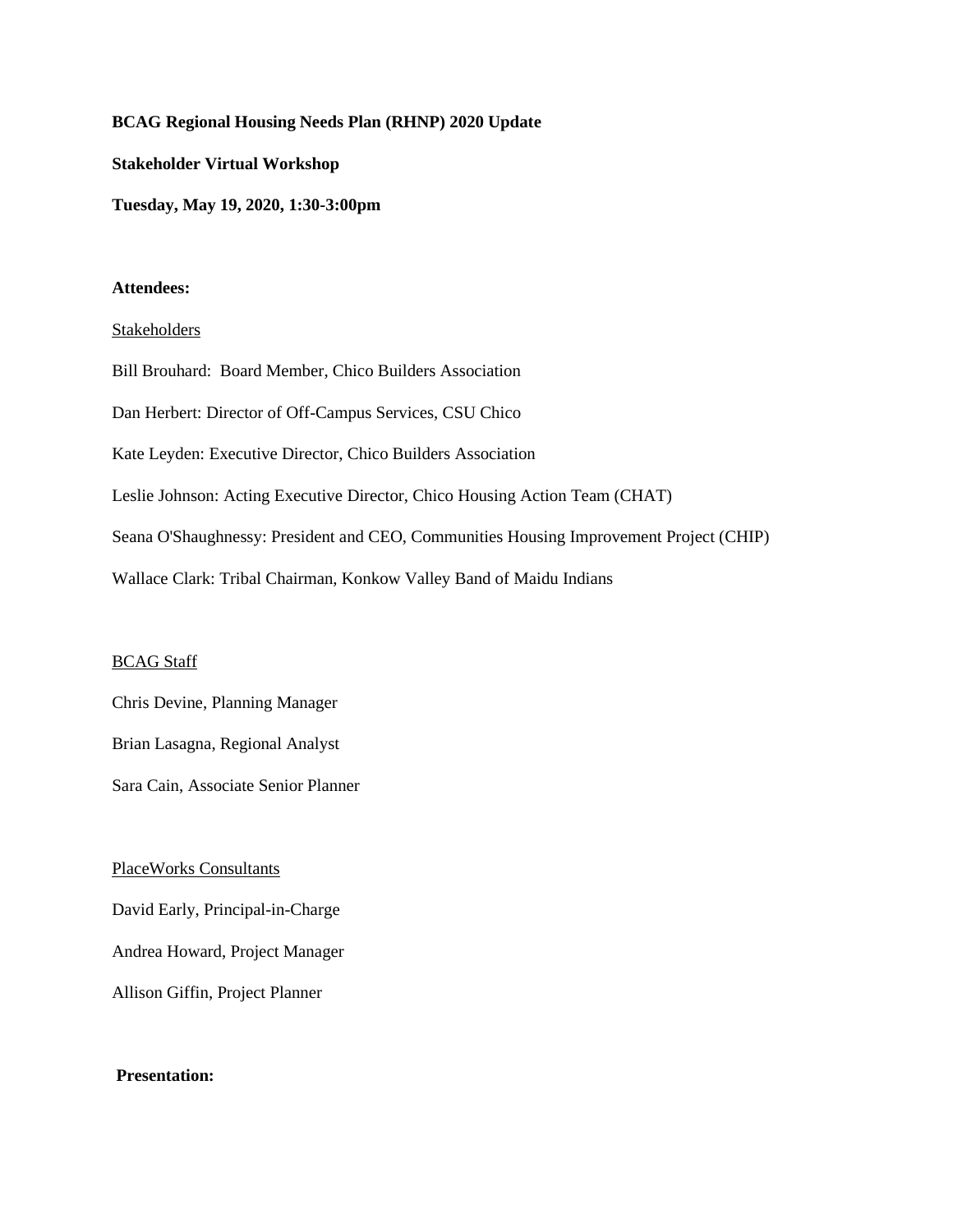The RHNP consultant team provided a presentation that covered the following topics:

- An introduction to the RHNA
- A review of the process for preparing the  $6<sup>th</sup>$  Cycle RHNA
- **IDENTIFICATE:** Identification of the State-required objectives the RHNA must advance and factors the region must consider in developing its methodology
- An overview of data that will inform the RHNA development
- Review of the project work plan and schedule

The presentation concluded asking for Stakeholder input on the required objectives and factors.

The presentation materials can be viewed [here.](http://www.bcag.org/documents/planning/RHNP/2020%20RHNP/BCAG%20RNHP%20Stakeholder%20Workshop%20051920.pdf)

# **Summary of Questions and Comments Received Following Presentation**

## Question/Comment

Konkow Valley Band of Maidu Indians:

Expressed interest in input from others regarding plans to buy 76 acres to use for agriculture (approximately 40 acres) and housing (approximately 36 acres) and specific challenges the tribe is encountering.

## Response

## PlaceWorks:

**BCAG** is a convener of representatives from the County as well as all the County's member jurisdictions, but is not a regulatory body. Recommended checking with the County itself to see how the development under consideration would be designated and zoned in the General Plan and if it would require a General Plan amendment.

## Questions/Comments

## CHIP:

 There is a need for affordable housing at all income levels. The Butte County area median income (AMI) poses a challenge regarding affordable housing for agricultural farm workers. The farmworker minimum wage has increased recently, which means many farm workers now barely surpass the income limits for the affordable housing that they still need. Income limits on affordable units need to be aligned with wage policies like these so they accurately reflect real wages and real costs of living.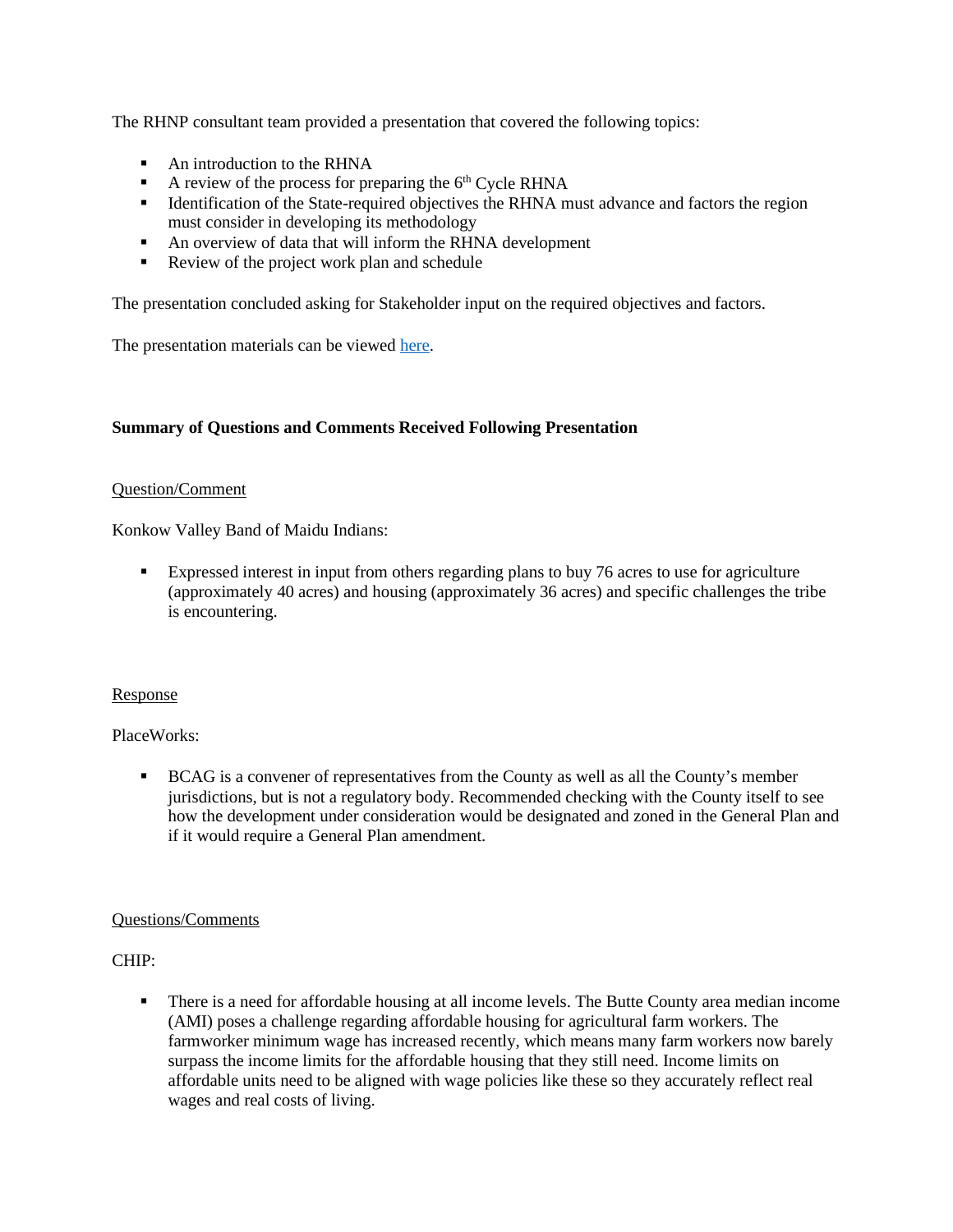- **Minimum distance to amenities requirements pose a significant barrier to developing affordable** housing, which is why CHIP has built significant amounts of single-family development in the counties it serves.
- Another barrier to affordable housing development in Butte County is a lack of local resources to provide funding matches. These structural issues make it hard to compete for grants. This is an issue faced by a lot of affordable housing developers specifically working in rural areas.
- Another issue/barrier is that planning staff are often supportive of policies that would advance affordable housing development, while elected officials are not.
- In favor of the replacement of housing units lost as a result of an emergency being included as a factor
	- o The number of naturally occurring affordable housing units in Butte County has been declining steadily over time; that process was significantly sped up by the Camp Fire.
- The rate of individuals who are homeless as a percent of population in Butte County is the same proportion as Los Angeles County, but since the overall population is smaller, we are less competitive than places like that for State-administered grants.
- Generally support all objectives and factors.

# Follow up Question

PlaceWorks:

 Are you saying that rural towns and cities in Butte County which face even higher barriers (due to being more rural and lower in population) should have a lower RHNP allocation or a higher allocation?

## Response

# CHIP:

 That is a controversial question. I think there still needs to be an allocation in proportion to the actual need. The personalities of each community are all slightly different, and people want to be in their distinct communities for a reason. In Paradise, we are experiencing a small window where we can build without meeting the minimum distance to amenities requirement because of the emergency.

## Questions/Comments

Chico Builders Association (Brouhard):

 Market-rate developers should be collaborating closely with non-profit developers and housing providers.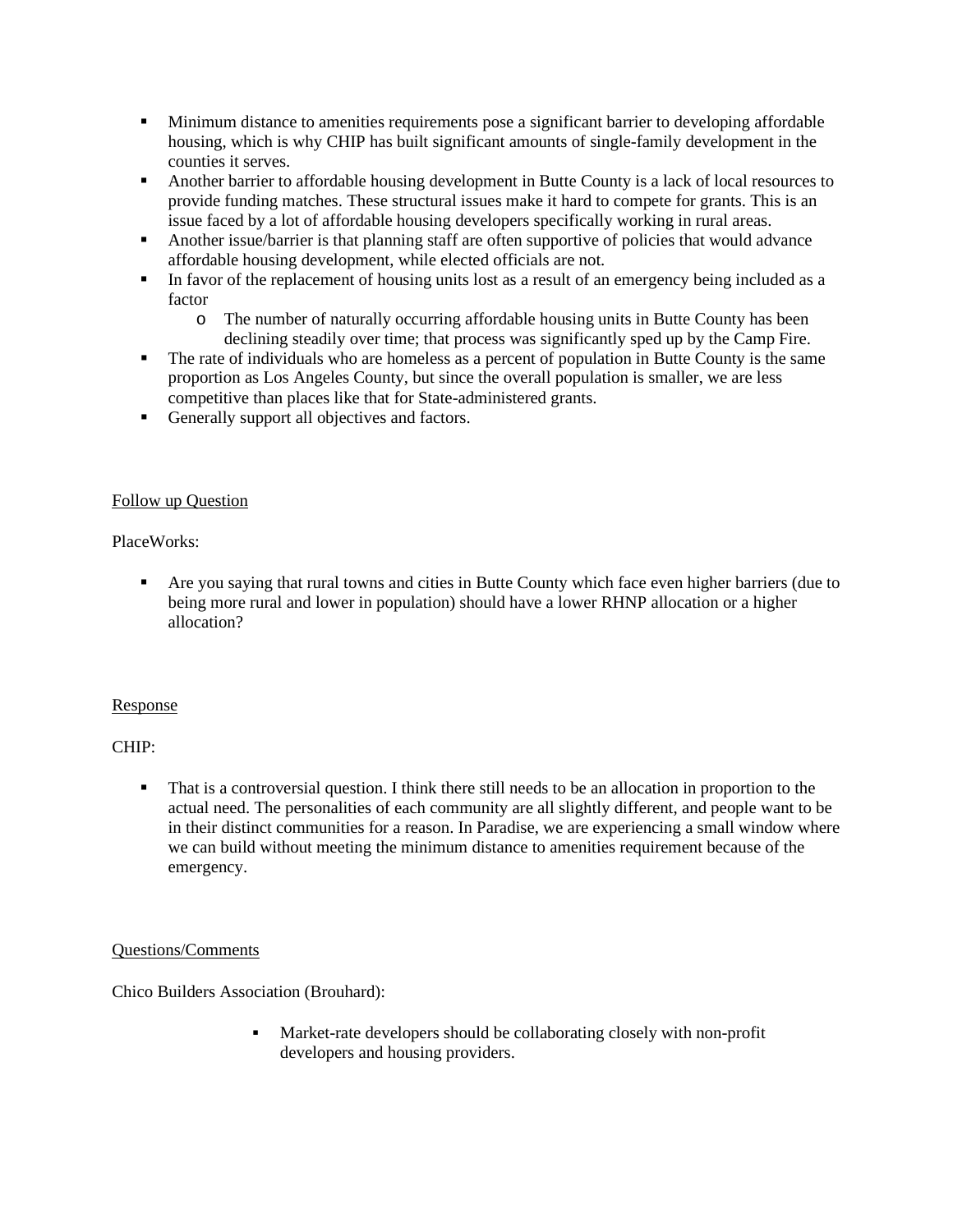- Regarding the affordable housing (factor #1), the two most important questions are: 1. how much does it cost, and 2. how much of that cost should be covered by income-restricted rent and at what income threshold?
- Job creation should be a huge objective. Stable, living-wage jobs are important for people being able to afford housing.
- Regarding lack of capacity for sewer or water service due to decisions outside jurisdiction's control (factor #2): In Chico, the California Water Service (Cal Water) service boundary does not match the City sphere of influence, demonstrating the need for collaboration between municipalities and utility service providers. The General Plan growth projections in communities need to be aligned with the utility service provider plans and projections. The loss of State money for Paradise Irrigation District has major implications. Without water, there can be no development or fire service, which hampers a lot of redevelopment efforts in Paradise.
- Regarding the preservation of prime agricultural land (factor #5): recommend Butte reinforce and refine the green line. Since we put up protections against development on prime agricultural land, a lot of development has occurred on rangeland instead, which tends to be more expensive to build on (rockier terrain, etc.). We essentially switched development from where it is affordable, at least from a development standpoint (prime agriculture land), to where it is more costly (rangeland). We need to find a way to encourage development in places where food does not grow.
- Regarding housing costs as a percent of income (factor #9): Richard Hunt just completed a comprehensive study (North Valley Community Foundation), that should be put in the record here and could serve as a baseline for policies that we advance. This looks at the root cause of the cost of providing housing, specific to North Valley (Butte County and a few others)
- Regarding the region's GHG targets (factor #15): CEQA requires projects to evaluate greenhouse gas (GHG) emissions, but it does not take into effect whether that project will just move somewhere else.
- Regarding the question of whether more rural jurisdictions should receive a smaller or larger allocation: GHG emissions standards say that housing should be built closer to jobs, but housing is most often cheaper where the land is farther away from jobs/more rural. How do you balance these things?

Chico Builders Association (Leyden):

 The fundamental challenge is that housing itself is not affordable to build, period. Richard Hunt's analysis post Camp Fire studied three counties including Butte County. He points to the cost to build a house. We should definitely bring that report into this analysis. We should also be looking at what the Turner Center is putting out, they have a recent report on multi-family housing.

Chico Builders Association (Brouhard):

 Without land it costs \$348,000 for a 1,500 square foot home. New housing just is not affordable, period. We can design smaller patio homes, tiny homes, but the basic rule is that new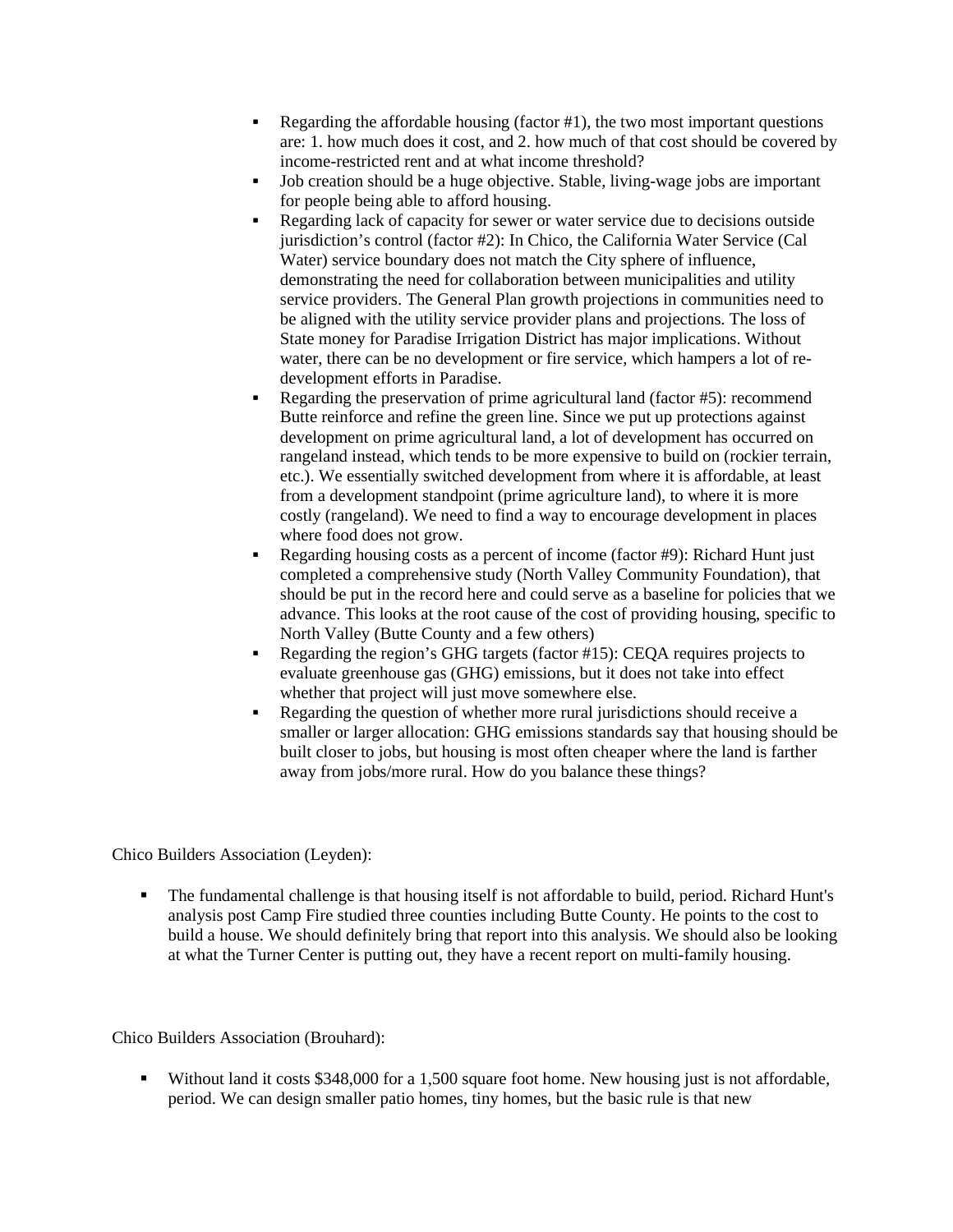development is really expensive. There is nothing we can build for low and very-low income households. It is a struggle to just build for moderate incomes.

### CSU Chico

 The CSUC has an over-supply of student-purposed housing especially more expensive housing. There is very little in the campus area for married students and young families, or young professionals that work at the campus. It seems incompatible to house a 30-year old student with a family next to an 18-year-old. The CSU is short on that kind of inventory. It would be nice to mention that there is a significant need for that type of housing.

## Follow up Question

### PlaceWorks:

 What do you observe happening with that over supply of higher-end student housing? Does the price drop?

### Response

### CSU Chico:

- Much of it remains vacant
- There are properties on the north side of campus that were built in the 60's and 70's and have been deteriorating. My dream is that people would look for opportunities to re-purpose those buildings to meet the needs of these older students with families.
- It would not be a major investment in resources to take a handful of them and 'test the water.' But once we repurpose the whole neighborhood, then the crime issues there would likely improve
- .

### Follow-up Question/Comment Chico Builders Association (Brouhard):

- Doesn't the school rent by the room also? Which makes it harder to house families specifically?
- If the school is failing to meet its debt coverage ratios on those vacant units, lenders can acquire the project and start reducing the rents

Questions/Comments Chico Builders Association (Brouhard):